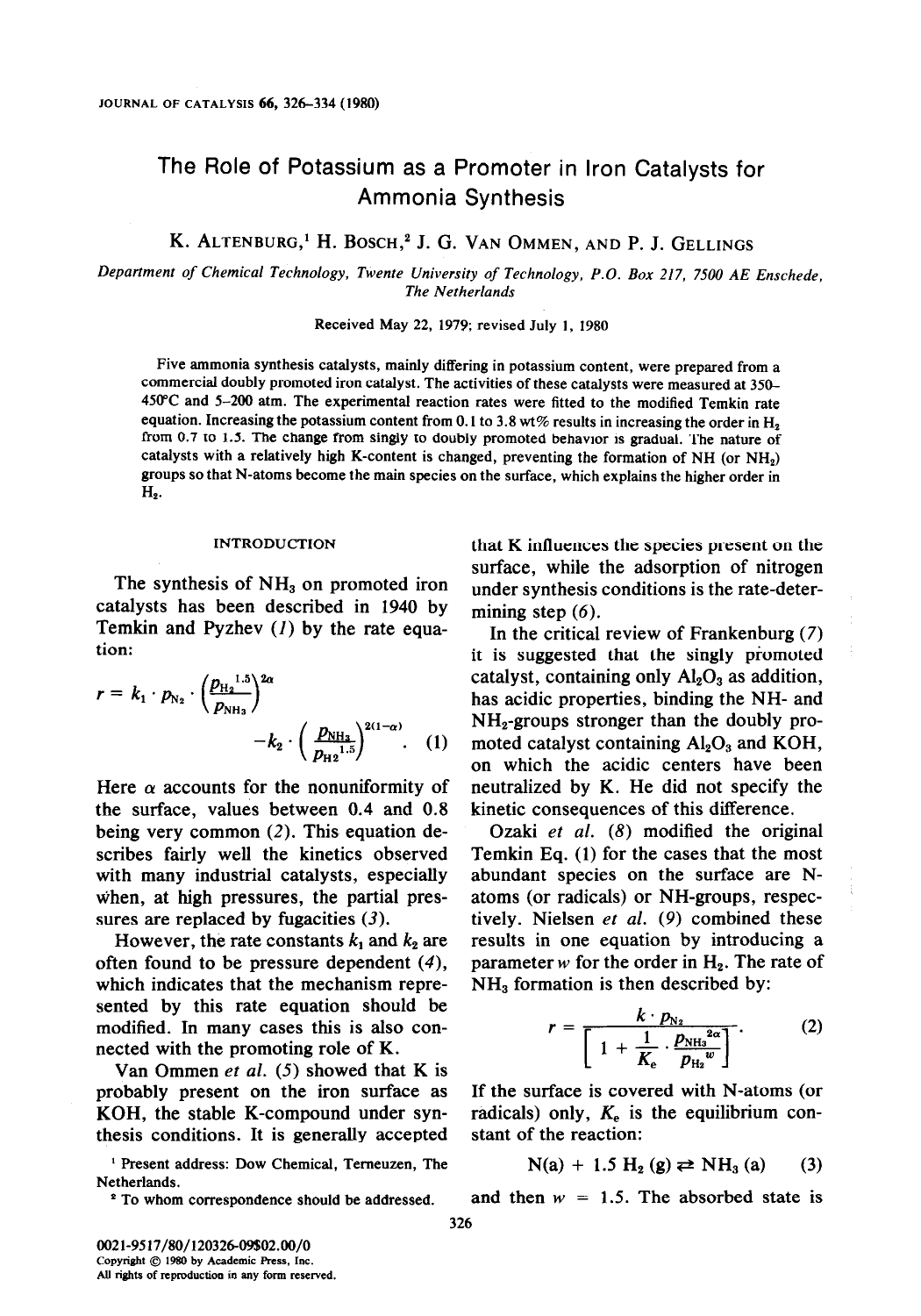denoted by  $(a)$ , the gaseous state by  $(g)$ .

If the surface is covered with NH-groups only,  $K<sub>e</sub>$  is the equilibrium constant of the reaction:

NH(a) + 1.0 H<sub>2</sub> (g) 
$$
\rightleftarrows
$$
 NH<sub>3</sub> (a) (4)

and then  $w = 1.0$ .

Nielsen et al. (9) showed that at  $NH<sub>3</sub>$ concentrations  $>0.1$  mol%, 1  $1/K_e \cdot p_{NH_3}/p_{H_2}$ <sup>w</sup> in the denominator of Eq. (2). This reduces the rate expression to the original Temkin Eq. (1) with the exception that for the order in  $H_2$  a parameter w has been introduced, dependent on the most abundant species on the surface. Replacing partial pressures by fugacities, and taking into account the reverse reaction, the modified Temkin equation then becomes:

$$
r = k_1 \cdot f_{N_2} \cdot \left(\frac{f_{H_2}^{w}}{f_{N_{H_3}}}\right)^{2\alpha} \cdot \left[1 - \frac{f_{N_{H_3}}^{2}}{f_{H_2}^{3} \cdot f_{N_2} \cdot K_{\text{eq}}} \right]
$$
 (5)

with

$$
K_{\text{eq}} = \left[\frac{f_{\text{NH}_3}^2}{f_{\text{H}_2}^3 \cdot f_{\text{N}_2}}\right]_{\text{at equilibrium}}.\qquad(6)
$$

Brunauer and Emmett  $(10)$  suggest the presence of NH- or  $NH_2$ -complexes on singly promoted catalysts, which retard the rate of  $NH<sub>3</sub>$  formation. Nielsen et al. (9) found for a commercial triply promoted catalyst  $(K_2O-CaO-Al_2O_3)$  at 149-309 atm and 370–495°C  $\alpha = 0.62{\text -}0.75$  and  $w = 1.5$ , indicating the presence of N-atoms or radicals. Recently Guacci et al. (2) tested a series of commercial catalysts at 100-300 atm and 380–480°C and found values of  $\alpha$ between 0.4 and 0.7 also with  $w = 1.5$ . Kubota and Shindo  $(11)$ , as quoted by Ozaki et al. (8), found  $w = 1.5$  for doubly promoted and  $w = 1.0$  for singly promoted catalysts. From kinetic data as well as from isotope effects at relatively low temperatures and pressures  $(\frac{1}{3}-1 \text{ atm})$ , however, Ozaki et al.  $(8, 12)$  conclude that there are NH-radicals on doubly promoted catalysts ( $w = 1.0$ ) and N on singly promoted catalysts ( $w = 1.5$ ).

Three difficulties in comparing the results of activity measurements of different investigators are:  $(a)$  the different reaction conditions under which the catalysts have been tested, (b) the difference in chemical composition of the catalysts, and  $(c)$  the possible influence of traces of O-containing compounds (see experimental section). To contribute to the explanation of the promoter effect, and especially the influence of K on the nature of nitrogen-containing surface groups, six catalysts, which mainly differed in weight percent K, were investigated under a wide range of synthesis conditions.

# EXPERIMENTAL PROCEDURES

(6) This last condition was maintained over-<br>night (catalyst R, Table 1). After passiva-Preparation of the catalysts. An industrial Fe catalyst in oxidized form  $(Al_2O_3)$ 2.90, K<sub>2</sub>O 1.30, ZrO<sub>2</sub> 0.45, and SiO<sub>2</sub> 0.45 wt%) was reduced at 1 bar during about 100 hr in a  $H_2-N_2$ -mixture, increasing simultaneously the  $H<sub>2</sub>$  concentration and the temperature to  $100\%$  and  $500^{\circ}$ C, respectively. This last condition was maintained overtion at room temperature part of this catalyst was extracted with boiling water for 6 hr. The resulting K content was found to be 0.1 wt% (Catalyst RE), the Al, Zr, and Si contents being unchanged. Part of the catalyst RE was reloaded with K by soaking it

TABLE 1

Description of the Catalysts

| Catalvst <sup>a</sup> | $BET(m^{2}g^{-1})$ | K $(wt\%)^b$ |
|-----------------------|--------------------|--------------|
| R                     | $8.5 \pm 0.5$      | 1.20         |
| RE                    | $8.5 \pm 0.5$      | 0.10         |
| REL1                  | $5.8 \pm 0.1$      | 0.55         |
| <b>REL2</b>           | $4.3 \pm 0.5$      | 0.77         |
| REL3                  | $3.7 \pm 0.3$      | 1.20         |
| REL4                  | $2.3 \pm 0.2$      | 3.8          |

<sup>*a*</sup> The codes are used as follows:  $\vec{R}$  = reduced,  $RE =$  $R$  extracted,  $REL = RE$  reloaded with potassium.

<sup>b</sup> The potassium content is based on passivated catalysts.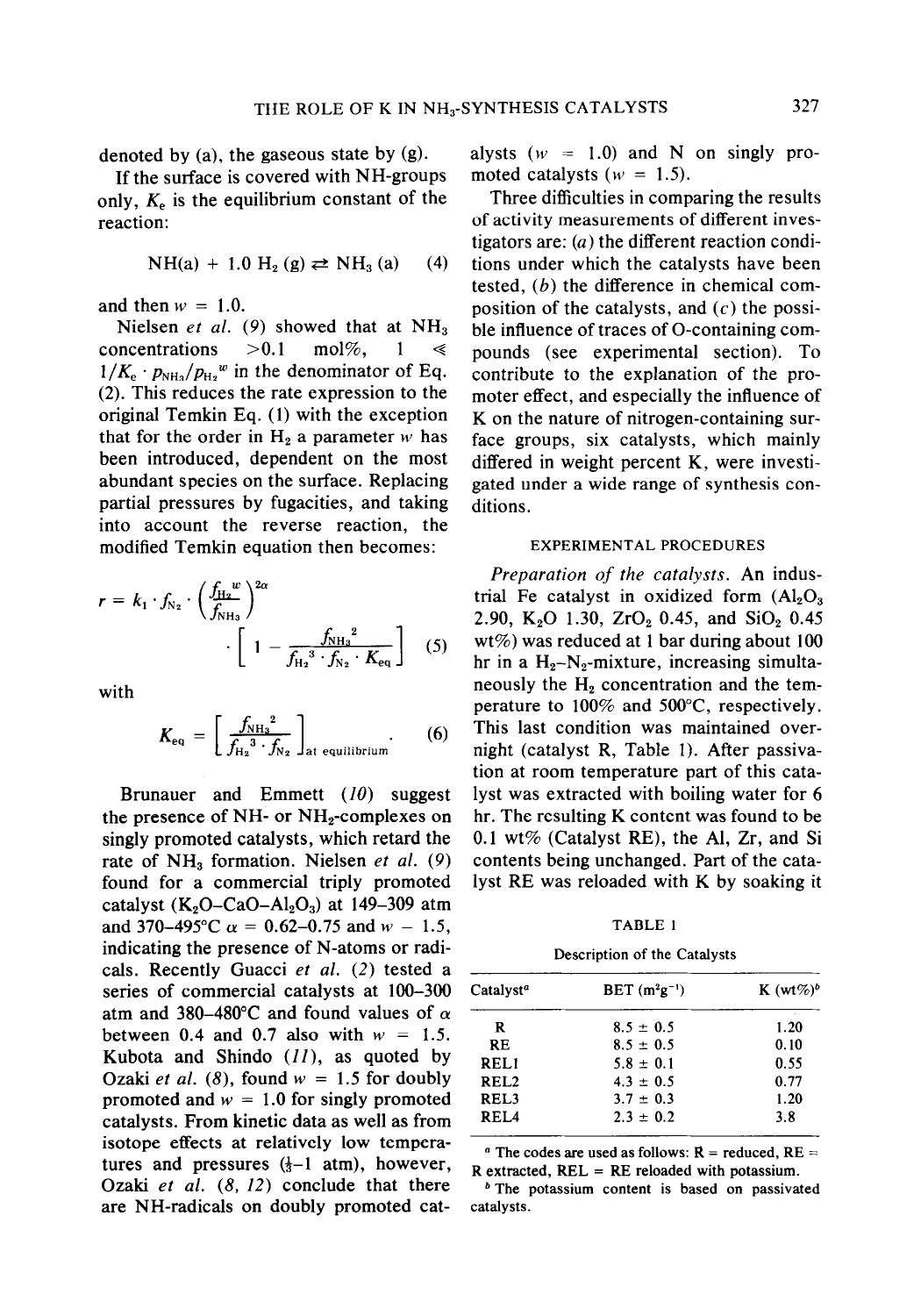under reduced pressure in water containing the desired amount of KOH. Subsequently the water was slowly evaporated and the catalyst was dried in vacuo during  $3$  hr at 550°C (catalysts RELl to REL4). The amount of K present was then determined by atomic absorption before the activity measurements. From Table 1 it is clear that the surface area of a catalyst decreases when it is loaded with an increasing amount of K, as is well known from the literature (13). Some preliminary ESCA experiments were performed with the reduced forms of catalysts R and RE.

Activity measurements. About 4 g of catalyst (particle size 0.3-0.6 mm) was placed in a tubular reactor (length, 75 cm; internal diameter, 6 mm). The remaining volume was filled with  $\gamma$ -Al<sub>2</sub>O<sub>3</sub>. Two of these reactors were fitted parallel in an aluminium block and placed in a furnace. The temperature was measured in the center of the aluminium block, the axial difference over this block being always less than 2°C. From a supply vessel the 1:3  $N_2-H_2$ mixture was purified over columns of active carbon, a copper catalyst, and molecular sieves. The last purification step was a prereactor containing some Fe catalyst, which also made it possible to adjust the inlet concentration of NH,. To obtain a constant degree of purification  $(< 1$  ppm Ocontaining compounds) the total flow rate through the purification train was kept constant (100  $1/hr$ ). The NH<sub>3</sub>-concentration at the inlet and outlet of the reactors was measured by absorption in water and titration with 0.1 N HCl. Dilution with  $\gamma$ -Al<sub>2</sub>O<sub>3</sub> of catalyst R gave no significant differences, as compared to experiments with the same catalyst without dilution, so that temperature gradients in the catalyst bed do not play a noticeable role.

Prior to activity measurements each catalyst was reduced again in synthesis gas  $(H_2/N_2 = 3)$ , increasing both pressure and temperature to 200 atm and 500°C and maintaining this condition for 5 hr.

Activity measurements were performed

with catalysis R and RE at 350 and 450°C and 5-200 atm. Measurements with the reloaded catalysts RELI, 2, 3, and 4 were performed at 400°C and 5-150 atm. All measurements were performed in a randomized sequence with respect to pressure and temperature. The catalyst performance was stable and reproducible for a period of at least some weeks during all measurements.

#### RESULTS

# The Pressure Dependence of the Reaction Rate Constant

The reaction rate constant was calculated at a certain pressure and temperature from the integrated form of the rate Eq. (5):

$$
k_1 = \frac{\phi_0}{W} \cdot \int_{x_{\text{in}}}^{x_{\text{out}}} \frac{dx}{(1+x)^2 \cdot f(x)} \tag{7}
$$

where  $\phi_0$  is the molar flow rate at the inlet of the reactor based on  $0\%$  NH<sub>3</sub>, W is the weight of catalyst, and  $x$  is the mole fraction NH<sub>3</sub>.  $f(x)$  follows from Eq. (5) written as  $r = k_1 \cdot f(x)$ , and  $K_{eq}$  is calculated as a function of temperature according to Gillespie and Beattie (14). Figure 1 shows the reaction rate constant as a function of the total pressure, computed for  $w = 1.5$  and for  $w = 1.0$  according to Eq. (7). In both cases  $\alpha$  was chosen to be 0.7 as a reasonable, representative value (2). Not all catalysts can be described with either  $w = 1.5$ or  $w = 1.0$ . The activities of R and RE were measured as a function of pressure at 350 and 450°C. The promoting effect is not influenced very much by the temperature, as shown in Fig. 2. The dotted lines in Fig. 1 have been obtained by interpolation from the appropriate Arrhenius plots.

# Evaluation of the Experimental Data

The different pressure dependence of the reaction rate constants shown in Fig. 1 suggests that the value of  $w$  varies with the potassium content because a true reaction rate constant of a particular catalyst is a function of temperature only and must be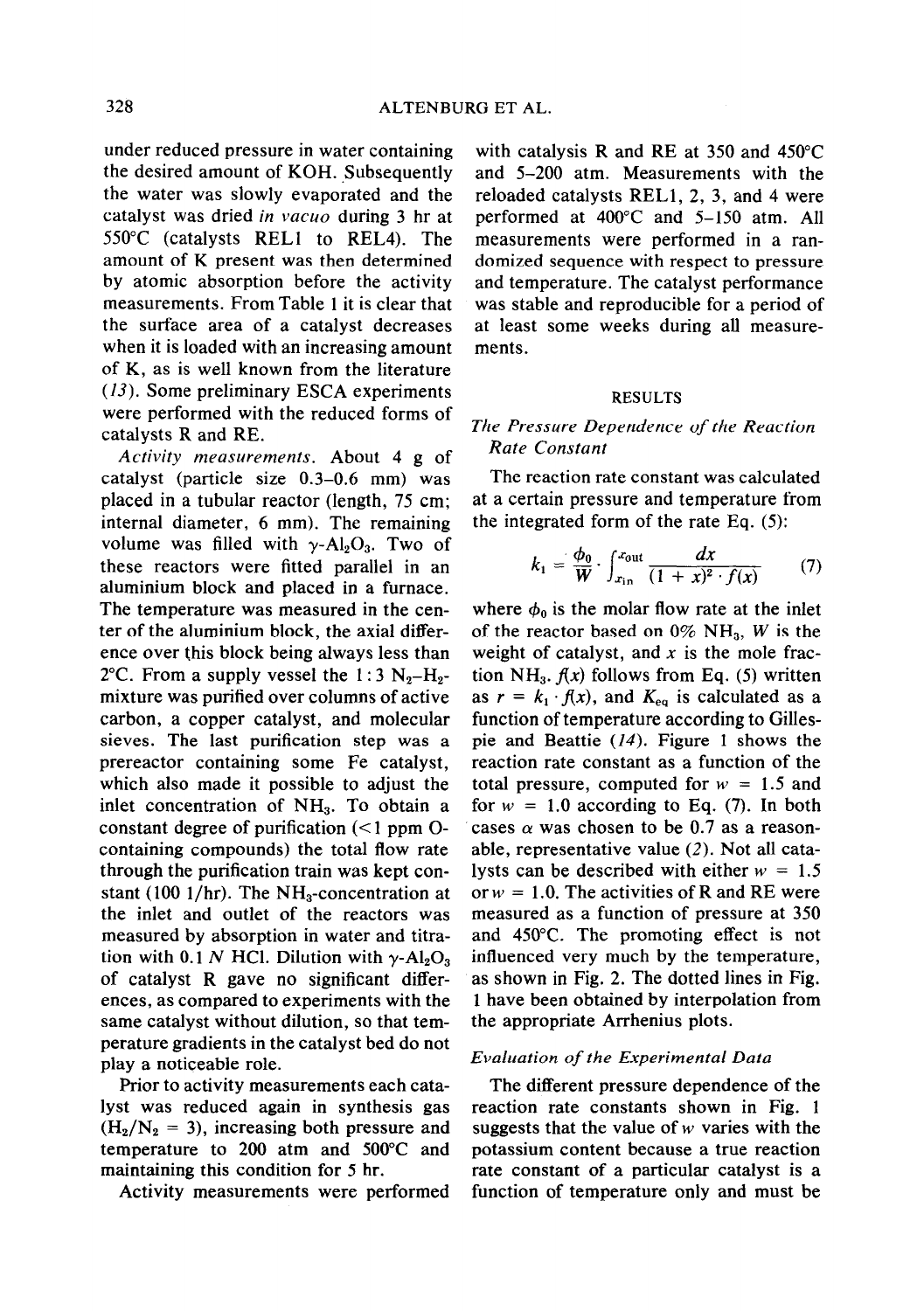

FIG. 1. The pressure dependence of  $k_{\text{Temkin}}$  at 400°C: (a)  $\alpha = 0.7$  and  $w = 1.5$ ; (b)  $\alpha = 0.7$  and  $w =$ 1 .O. For the sake of clarity only the experimental points of catalyst REL4 are given. The dotted lines are calculated by interpolation from Arrhenius plots (see text).

experiments ( $i = 1, \ldots, n$ ) with a cer- values of  $k_1$ ,  $\alpha$ , and w were calculated by tain catalyst at a chosen temperature over a nonlinear least-squares method, minitain catalyst at a chosen temperature over

independent of pressure. For a series of a wide range of pressures the optimum experiments  $(i = 1, \ldots, n)$  with a cer-values of  $k_1$ ,  $\alpha$ , and  $w$  were calculated by



FIG. 2. Arrhenius plots of two catalysts at  $P = 150$  atm. **m**, R (1.2% K);  $\Box$ , RE (0.1% K).  $k_{\text{Temkin}}$ is calculated according to Eq. (7) with  $\alpha = 0.7$  and  $w = 1.5$ .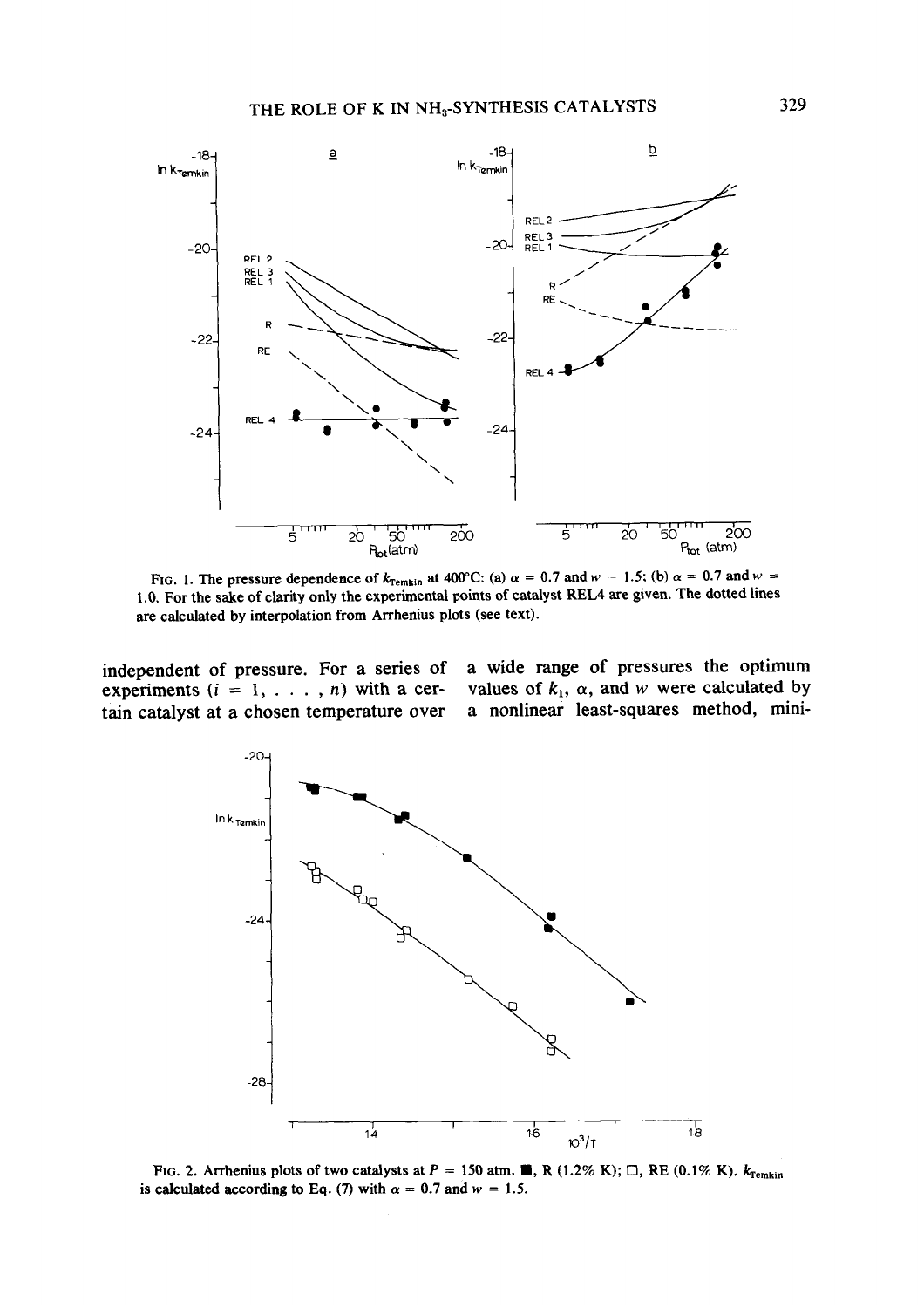mizing the function:

$$
F = \sum_{i=1}^{n} \left[ 1 - \frac{\phi_{0,i}}{W \cdot k_1} \cdot \int_{x_{\text{in},i}}^{x_{\text{out},i}} \frac{dx}{(1+x)^2 \cdot f(x)} \right]^2 \quad (8)
$$

which was evaluated from Eq. (7).

This method is somewhat different from those used by Nielsen et al. (9) and Guacci et al. (2). No variation with temperature was involved in our optimization, since the activation energy might vary with temperature  $(4, 12, 15)$ . Also in the function F each experiment is given the same weight irrespective of the value of the conversion.

# Experimental Results

Figure 3 gives the optimum values of  $k$ ,  $\alpha$ , and w of four catalysts. The values of ln  $k_1$  for each single experiment as calculated from Eq. (7) at the optimum values of  $\alpha$  and w illustrate the scatter due to experimental



FIG. 3. Some examples of the pressure dependence of  $k_{\text{Temkin}}$  at the optimum values of  $\alpha$  and w;  $\blacksquare$  R: T = 721 K,  $\alpha = 0.69$ ,  $w = 1.30$ ;  $\Box$  RE:  $T = 618$  K,  $\alpha = 0.48$ .  $w = 0.71$ ; O REL2:  $T = 674$  K,  $\alpha = 0.65$ ,  $w = 1.05$ ;  $\bullet$ REL4:  $T = 674$  K,  $\alpha = 0.79$ ,  $w = 1.55$ .



FIG. 4. Optimum values of  $\alpha$  and w. The minimum of the function given by Eq. (8) lies in the indicated regions because, due to the scatter in the experimental results, it cannot be determined as a single point in the  $\alpha$ -w plane.

errors. The mean deviation in  $\ln k_1$  is not more than 3%.

Figure 4 shows the combinations of  $\alpha$  and w for each catalyst for which the function  $F$ reaches its minimum within the accuracy of the experimental measurements.  $\alpha$  varies somewhat from one catalyst to another, in agreement with the results mentioned above (2, 9). Accepting this variation it is seen that there is a distinct increase of  $w$  as the catalyst is loaded with a larger amount of K.

The activities of catalysts with different values of  $\alpha$  and w cannot be compared directly on the basis of their reaction rate constants because of their different dimensions. Therefore reaction rates (mole  $NH<sub>3</sub>/g \cdot \text{cat/s})$  have been calculated from rate Eq. (5) at concentration levels of 1 and  $10\%$  NH<sub>3</sub>. The results are plotted in Fig. 5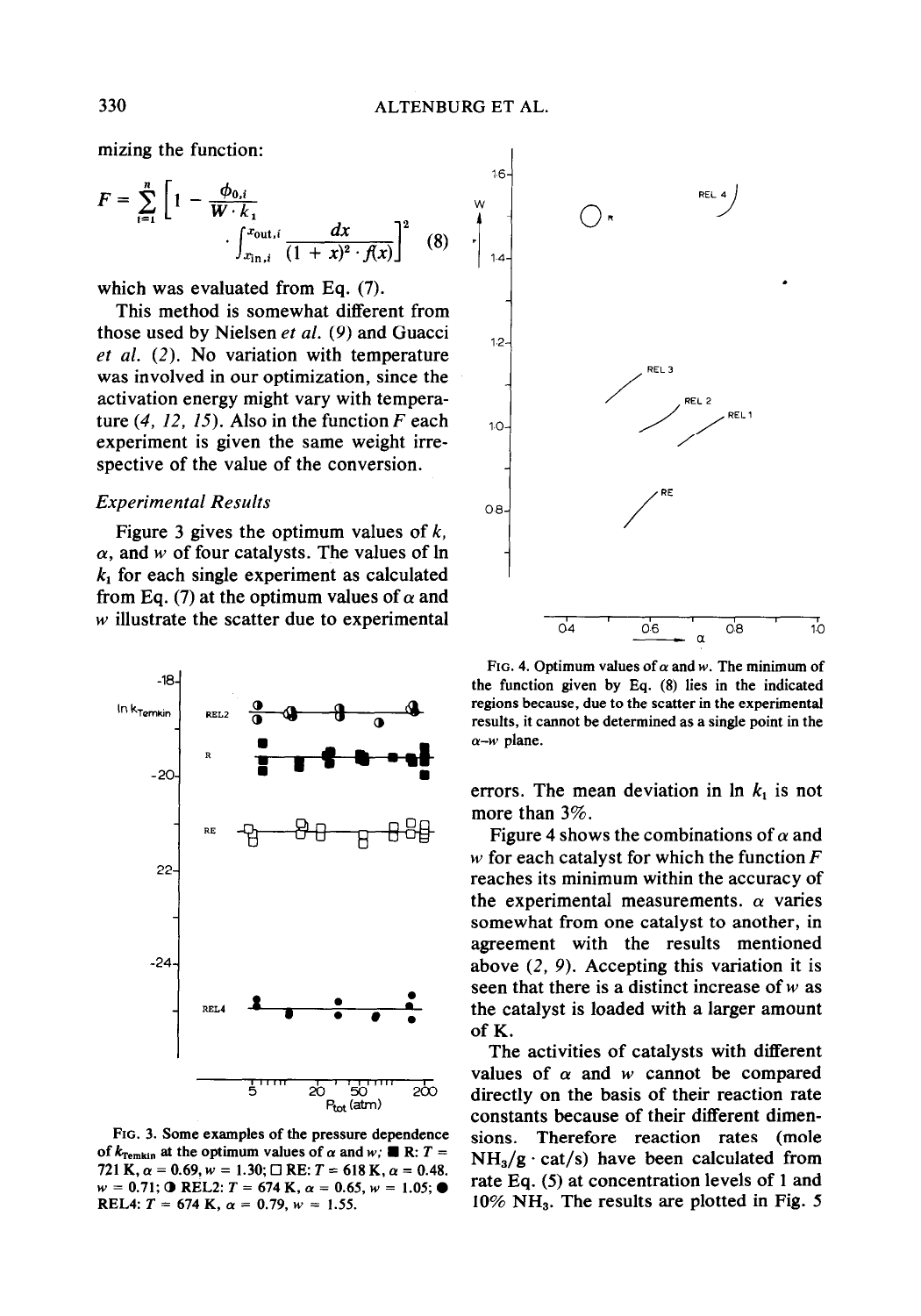as a function of the total pressure (5-200 atm, 400°C). The dotted lines are interpolated from the calculations at 350 and 450°C as mentioned above.

At low pressures the activities of R and RE are about equal, while at high pressures R is much more active than RE, which agrees with remarks in the literature (4, 10) that K has a promoter effect especially at high pressures. The reloaded catalysts RELl, REL2 and REL3, however, show a relatively high activity also at lower pressures, as compared to R. REL4, on the other hand, has a very low activity at low pressures, but is as active as the other Kcontaining catalysts at higher pressures.

From the plots at 1 and  $10\% \text{ NH}_3$  (Fig. 5) it can be seen that, as at increasing  $NH<sub>3</sub>$ level in the reactor the reaction rate decreases according to Eq. (5), this decrease is much less for catalysts containing more

K. Apparently the promoter-effect of K is not necessarily operative only at high pressures, but seems to depend on the way the catalyst is loaded with K. Moreover, the promoter-effect tends to increase with increasing  $NH<sub>3</sub>$  concentration.

The relatively low activities of REL4 at low pressures might be due to the large amount of K making the Fe surface inaccessible for nitrogen at these low pressures.

# DISCUSSION

Figure 1 is in agreement with the results presented by most authors, as mentioned in the Introduction, showing that for "doubly" promoted catalysts  $w = 1.5$  and for "singly" promoted catalysts  $w = 1.0$ . This pronounced promoter effect is often described as a change of the electron donoracceptor properties of the Fe surface by K (see e.g.  $(16)$ ). This would be expected to



FIG. 5. Calculated reaction rates at 400°C. (a) At  $1\%$  NH<sub>3</sub>; (b) at  $10\%$  NH<sub>3</sub> (this value represents the equilibrium state at  $P = 26$  atm). The points represent reaction rates recalculated from experimental values to constant ammonia concentration.  $\bullet$ , REL4; O, REL3.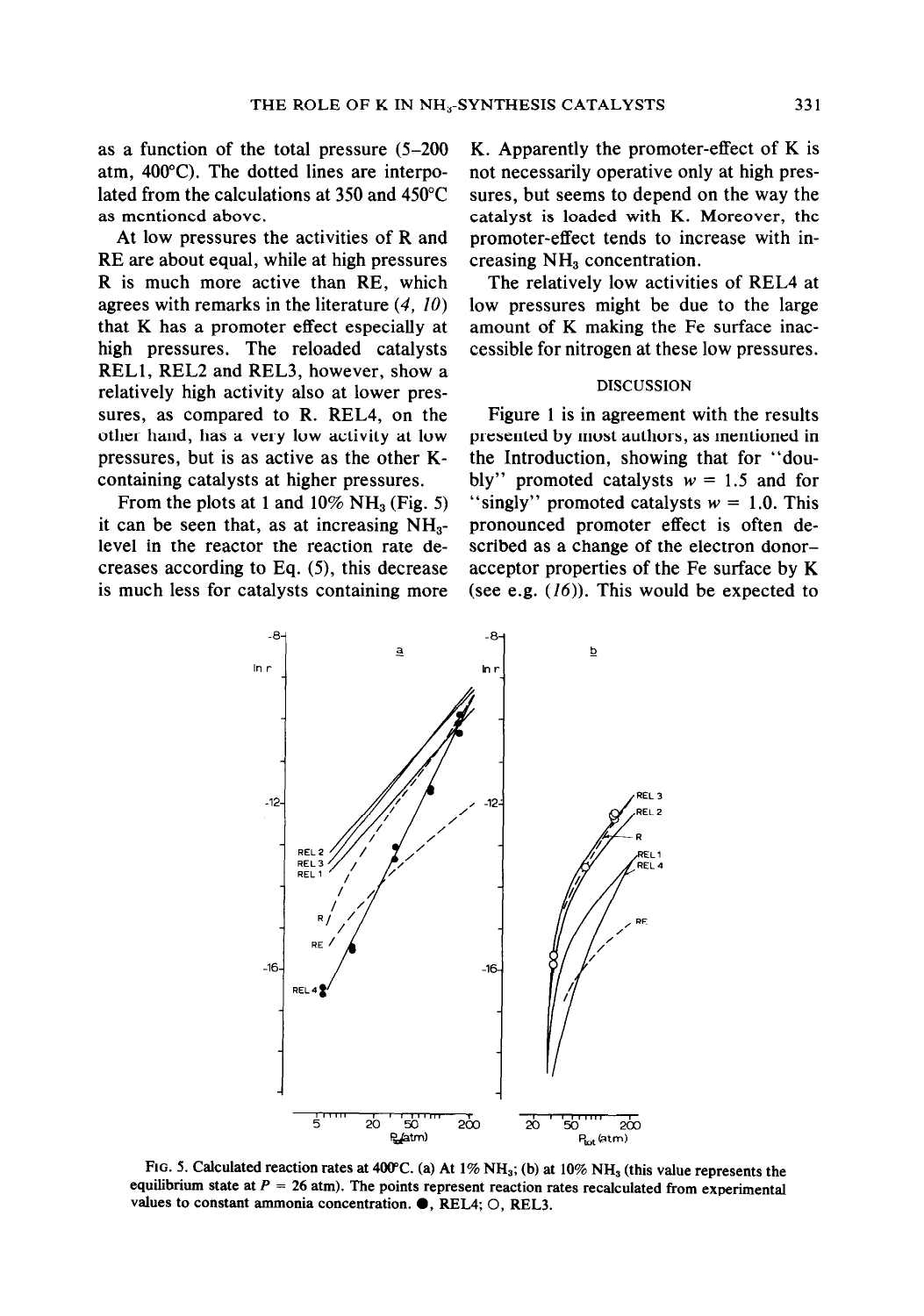lead, however, to a significant change in activation energy over the whole temperature range on going from a singly to a doubly promoted catalyst, which is not observed, as shown in Fig. 2. Similar results have been obtained for all catalysts investigated. It is also questionable whether K compounds exert such an influence (17).

Recently Ertl ef al. (18) have found that metallic K on a Fe $(100)$  single crystal surface increases tremendously the rate of Nchemisorption at 430 K and at pressures  $<$ 10<sup>-4</sup> Torr. This phenomenon is also ascribed to the transfer of electronic charge from K to the Fe surface. It is doubtful whether this mechanism also accounts for the promoter-effect under synthesis conditions, since K is also a promoter in the prereactor of large scale  $NH<sub>3</sub>$  plants (19). Under those conditions K will certainly be present in ionic form, either due to traces of  $H_2O$  (or  $O_2$ ), or due to the formation of  $KNH_2(5)$ .

In Fig. 4 the optimum values of  $\alpha$  and w for all catalysts at 400°C are presented. The values of  $w < 1.0$  for catalyst RE are not surprising, bearing in mind the suggestion of Ozaki et al.  $(8)$  that NH<sub>2</sub>-groups might also be present on the surface so that the equilibrium:

$$
NH2(a) + 0.5 H2(g) \rightleftarrows NH3(a) \qquad (9)
$$

also plays a role. When this is the only equilibrium to be taken into account  $w$ would be 0.5

Since the value of  $w$  is associated with the form in which N is chemisorbed, we will discuss the surface structure of promoted Fe catalysts to some extent. Small amounts of promoters already cover a great part of the highly heterogeneous surface  $(6, 9, 10, 13)$ . This picture is supported by our ESCA measurements which show that a well-reduced Fe catalyst contains oxidized Fe even ten layers below the outer surface. It is also known that it is hardly possible to prepare a "clean" oxygen-free Fe surface unless extreme precautions are used  $(20, 21)$ . Thus the catalyst surface consists of small metallic Fe and oxidic domains (9), probably of at most a few nm in diameter.

Infrared studies demonstrate that hydroxylic groups are present on reduced  $MoO<sub>3</sub>/Al<sub>2</sub>O<sub>3</sub>$  catalysts (22) and on reduced Fe/MgO catalysts (23). Although no direct evidence is available, it seems reasonable to assume that on  $Fe/Al<sub>2</sub>O<sub>3</sub>$  catalysts OHgroups are also present, which is not inconsistent with available literature data (see for instance  $(24, 25)$ ). Due to the large charge/radius ratio  $(z/R)$  of the Al-ions, the OH-groups are highly polarized and are therefore able to form H-bonds. This is clearly reflected by the crystal structure of hydroxides of cations with a large z/R ratio (26).

Accordingly, we suggest that, retaining the adsorption and/or dissociation of  $N_2$ molecules as the rate-determining step, the presence of  $NH_2$  groups on singly promoted catalysts can be explained by a fast reaction of dissociatively adsorbed N on the metallic parts with these strongly polarized hydroxylic groups on the neighboring oxidic parts of the surface. This can be represented schematically by

$$
-OH + N(a) \rightarrow -OH....N(a) \rightarrow -O....NH(a) (10)
$$

and

$$
-O....NH(a) + H_2 \rightleftarrows -O + NH_3 \quad (11)
$$

followed by

$$
-O + \frac{1}{2} H_2 \longrightarrow -OH \qquad (11a)
$$

 $NH<sub>2</sub>$ -groups can be formed analogously from NH-groups, depending on the effective polarizing power of the ions in the catalyst. Thus for catalysts containing acidic OH-groups, the resulting value of  $w$ in the modified Temkin rate expression  $(Eq. (5))$  will range from 1.0 down to 0.5, depending on the ratio of NH- and  $NH_{2}$ groups. This is supported by the observations that NH- or  $NH<sub>2</sub>$ -groups are also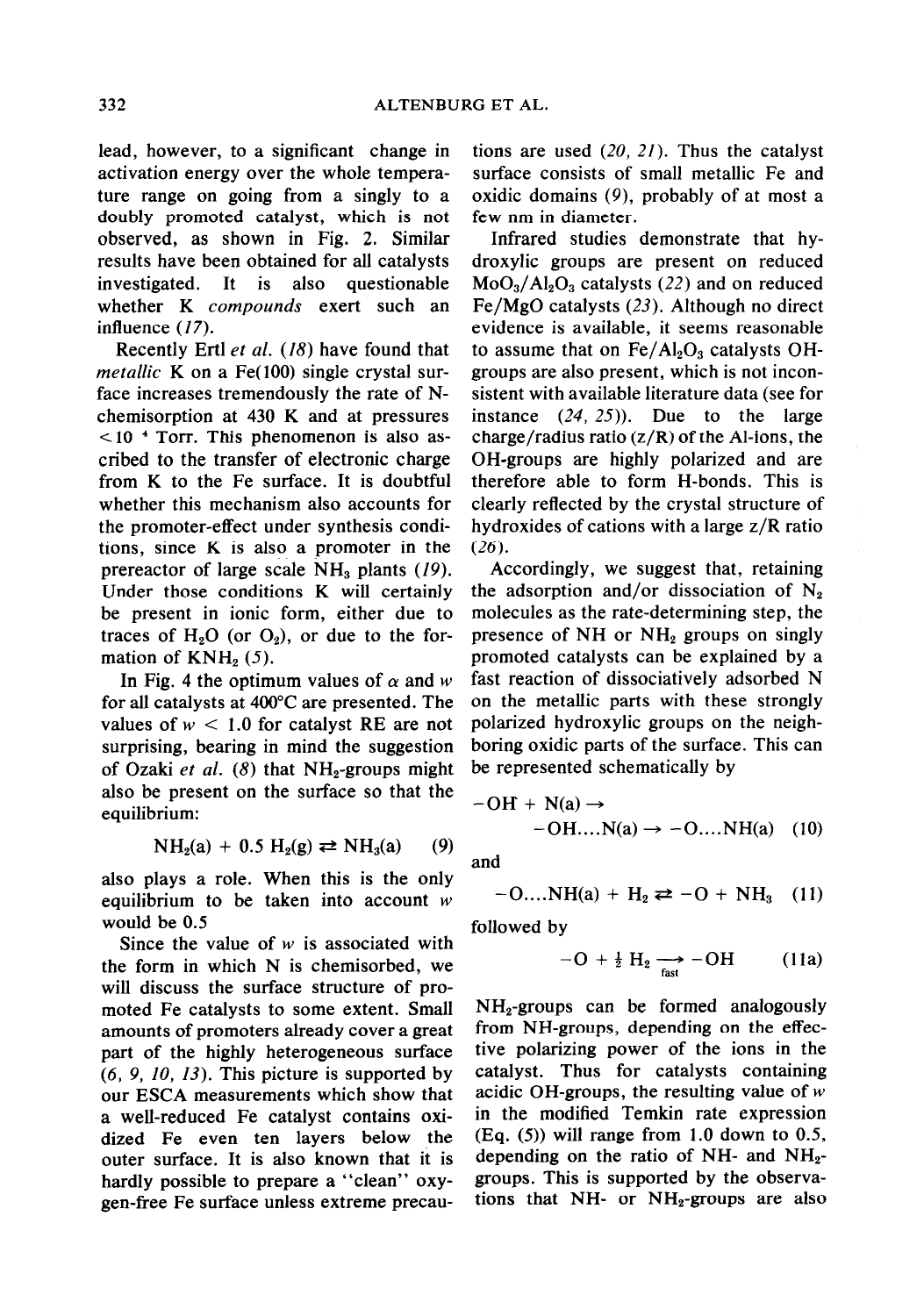with cations with a large  $z/R$  ratio (23–25), tiate the proposed mechanism. where the influence of these oxides will be even stronger than when they are only present in a few wt $%$  as promoters.

The OH-groups in KOH, on the other ACKNOWLEDGMENTS hand, behave quite differently. At least The authors wish to thank Dr. P. Mars who initiated above  $180^{\circ}$ C they show spherical symmetry the research presented in this paper. They are in-<br>and are therefore not able to form  $H_+$  debted to Dr. G. A. Sawatsky and Ir. A. Heeres and are therefore not able to form H- debted to Dr. G. A. Sawatsky and Ir. A. Heeres<br>haids a  $(26)$  Organization is distinctively in the University of Groningen) for performing the ESCA bridges (26). On a catalyst loaded with  $K$ the nature of the OH-groups will thus be changed. Either a reaction between the acidic OH-groups and KOH such as

$$
-OH + KOH \rightarrow H_2O + -OK \quad (12)
$$

can occur or KOH is adsorbed on the metallic parts of the surface so that the adsorbed nitrogen is screened from the acidic OH-groups on the oxidic parts of the catalyst surface. In both cases reaction (10) cannot occur under synthesis conditions and the metal surface is covered by Natoms only, to an extent which depends on the amount of K present. This results in a higher order in  $H_2$ , up to the maximum value for w of 1.5 for doubly promoted catalysts with optimum K-content. The promoter-effect is thus merely an increase of NH<sub>3</sub> formation rate by an increase of the order in  $H_2$ , which is most pronounced at higher pressures (4, 27).

If it is true that the nature of the OHgroups on iron catalysts is influenced by the charge/radius ratio of the promoting cation(s), as proposed above, an analogous behavior is expected when comparing the activities of catalysts promoted with alkali metals ranging from Cs to Li. In fact, we have observed in recent experiments that catalysts promoted with Li, which has the highest charge/radius ratio of the alkali metals, act as singly promoted catalysts with  $w = 1$ , indicating the presence of NHgroups. This will be the result of a less pronounced influence of the acidic OHgroups of  $Al_2O_3$  due to the higher polarizing effect of Li as compared to that of K. The complete results will be presented separately. Some additional ESCA experiments

present on catalysts supported on oxides will be performed in order to try to substan-

measurements, and to Ir. A. Verloop for valuable discussions.

# REFERENCES

- I. Temkin, M., and Pyzhev, V., Acta Physicochim. USSR 12, 327 (1940).
- 2. Guacci, U., Praina, F., Buzzi Ferraris, G., and Barrisone, R., Ind. Eng. Chem., Proc. Des. Dev. 16, 166 (1977).
- 3. Temkin, M., Zhur. Fiz. Khim. 24, 1312 (1950).
- 4. Bokhoven, C., van Heerden, C., Westrik, R., and Zwietering, P., in "Catalysis III" (P. H. Emmett, Ed.). Reinhold, New York, 1955.
- 5. Van Ommen, J. S., Bolink, W. F., Prasad, J., and Mars, P.,J. Catal. 38, 120 (1975).
- 6. Nielsen, A., in "An Investigation on Promoted Iron Catalysts for the Synthesis of Ammonia," 3rd Ed. Julius Gjellerups Forlag, Copenhagen, 1968.
- 7. Frankenburg, W., in "Catalysis III" (P. H. Emmett, Ed.). Reinhold, New York, 1955.
- 8. Ozaki, A., Taylor, H. S., and Boudart, M., Proc. Royal Soc. London **A258**, 47 (1960).
- 9. Nielsen, A., Kjaer, J., and Hansen, B., J. Catal. 3, 68 (1964).
- 10. Brunauer, S., and Emmett, P. H., J. Amer. Soc. 62, 1732 (1940).
- II. Kubota, H., and Shindo, M., Chem. Eng. (Japan) 23, 242 (1959).
- 12. Ozaki, A., Aika, K., and Morikawa, Y., Proc. fnternaf. Congr. Catalysis, 5th (Florida 1972), p. 1251. North Holland/American Elsevier, 1973.
- 13. Love, K. S., and Brunauer, S., J. Amer. Chem. Soc. 64, 745 (1942).
- 14. Gillespie, L. J., and Beattie, J. A., Phys. Rev. 36, 743 (1930).
- 15. Love, K. S., and Emmett, P. H., J. Amer. Chem. Soc. 63, 3297 (1941).
- 16. Jones, A., and McNicol, B. D., J. Catal. 47, 384 (1977).
- 17. Ugo, R., Proc. Intemat. Congr. Catalysis, 5th (Florida 1972), p. 1262. North Holland/American Elsevier, 1973.
- 18. Ertl, G., Weiss, M., and Lee, S. B., Chem. Phys. Letr. 60, 391 (1979).